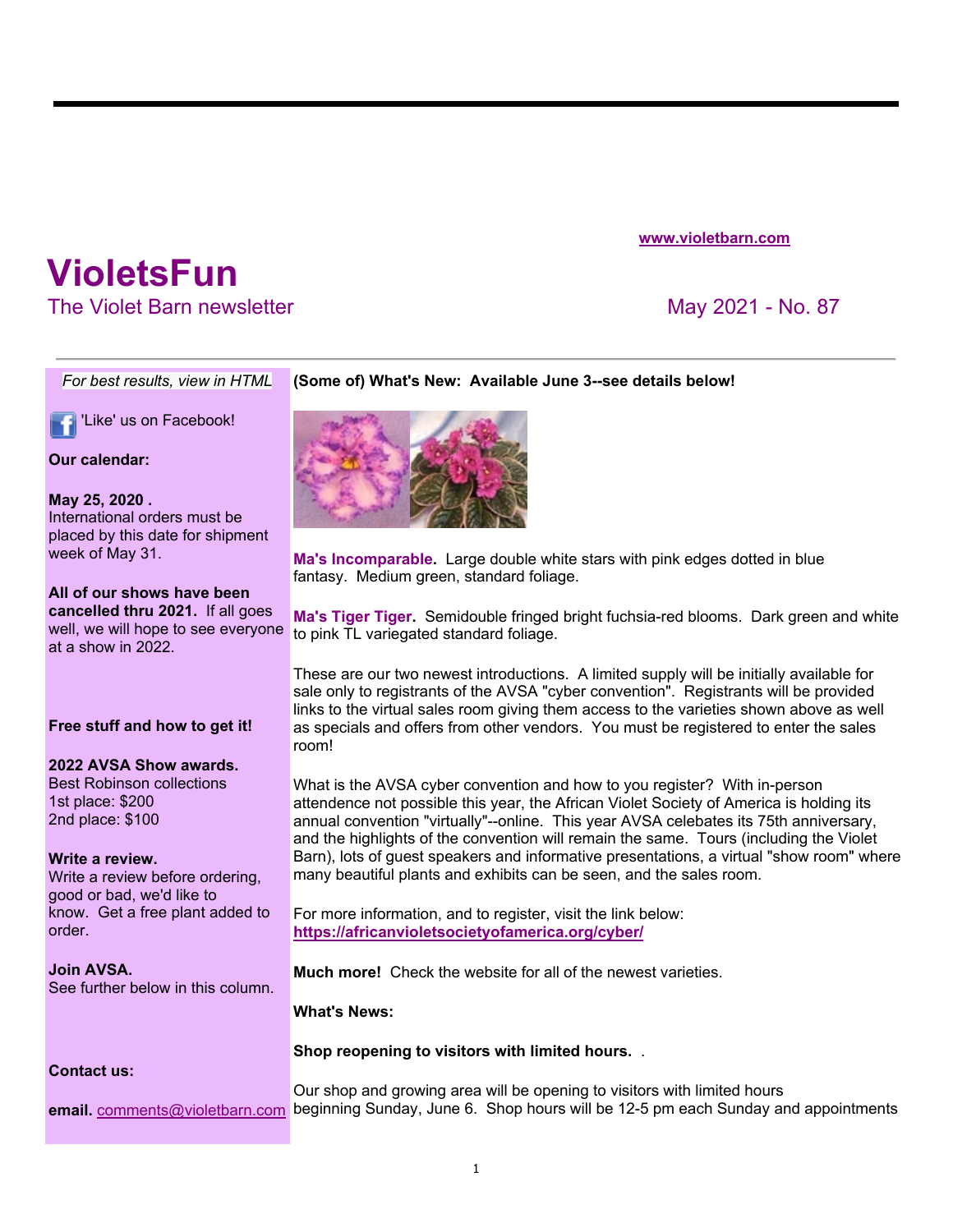**mail.** POB 9, Naples, NY 14512

**phone.** 585-374-8592 Mon. thru Sat., 12-5 pm ET

**Our shop and glasshouse at:**  7209 County Road 12 Naples, New York 14512

#### **Limited visitor hours: see note**

**Place an order for pickup!**  For those living locally, we are offering **pickup service**. Save on shipping, and we'll have your plants waiting for you.

#### **Are you a member?**

Consider joining the African Violet Society of America. Join through our website when ordering and get a free plant! For more information, visit www.avsa.org

Has your collection grown far beyond violets? Consider joining the Gesneriad Society. For more info: www.gesneriadsociety.org

are suggested as no more than 6 persons at any given time will be allowed--please wear masks upon entering, and be considerate of others including our employees.

Available plants will be same as what appears on website, with a handful of additional (often larger) plants for in person sales.

#### **Inventory updates.**

Miniature violets should be updated later this week. Standard violets, particularly our own "Ma's" hybrids should be in good supply once updated in early June. For those waiting for hoya and episcia, please be patient and continue to revisit the website--these items, hoya especially, are in VERY high demand and sell quickly once we list them. We grow them as quickly as we can, but it's rarely enough.

#### **My violet look like this:**



Can your violet get "sunburn"?--yes! The plant shown as left has the symptoms you might expect. We chose this plant because it does, indeed, look like sunburn with its reddish-brown leaves.

When the light is too intense, foliage will fade or otherwise discolor and new growth can be tight in center and leaves might be thicker or more brittle. Growing plants in natural light involves some uncertainty and

risks. After all, your plants are partly at the mercy of Mother nature, and she can have a mind of her own. Each window, and season, is different, and finding the perfect light can be a challenge. Sunburn can happen without the sun as well--this plant was grown under artificial light (a new fixture) in our shop. We reduced the brightness of the light and new growth loosened and returned to its normal color.

Of course, there can be many other causes of faded or discolored leaves--water pH, nutrition, pests, or generally poor culture or stress. If you are confident you are otherwise treating your violets well, especially if they are blooming and growth is relatively flat to the pot (not reaching upwards), but leaves are faded, light intensity might be the cause.

#### **This month's question.**

After about five years and many repottings, my lovely *'Rob's Combustible Pigeon'* has reverted to full size with two inch leaves. What happened? I have two others from leaf propagation from the original which are still smallish, but with two crowns despite severely cutting them when repotting. The original also grew two crowns. Would love any advice or explanation.

*This can happen sometimes. African violets are, by nature, a bit unstable genetically. This is largely why we have so many beautiful colors, in blooms and foliage, in a variety of shapes and sizes, when their ancestors were limited in size and color. This particular variety we've found to be quite stable in size, though its multicolor blossom will sometimes revert to a solid pink or blue ('Rob's Dodo Bird'). When we propagate, we always select leaves from the best examples, in size and color, of the variety, always keeping a "good" strain for this use.*

*Keeping them single crowned will help, as will regular pruning. (Semi)miniature varieties will, by nature, want to stay small, but will grow larger if conditions make this advantageous. It's a survival instinct--larger plants are more likely to survive than their smaller neighbors. They get more of the scarce resources--light, water, and nutrients. To prevent this, don't let put it into "survival" mode. Give it space, so it doesn't feel compelled to compete with adjacent plants, and encourage it to grow small. Most violets, unless large speciemens grown for exhibition (even then*